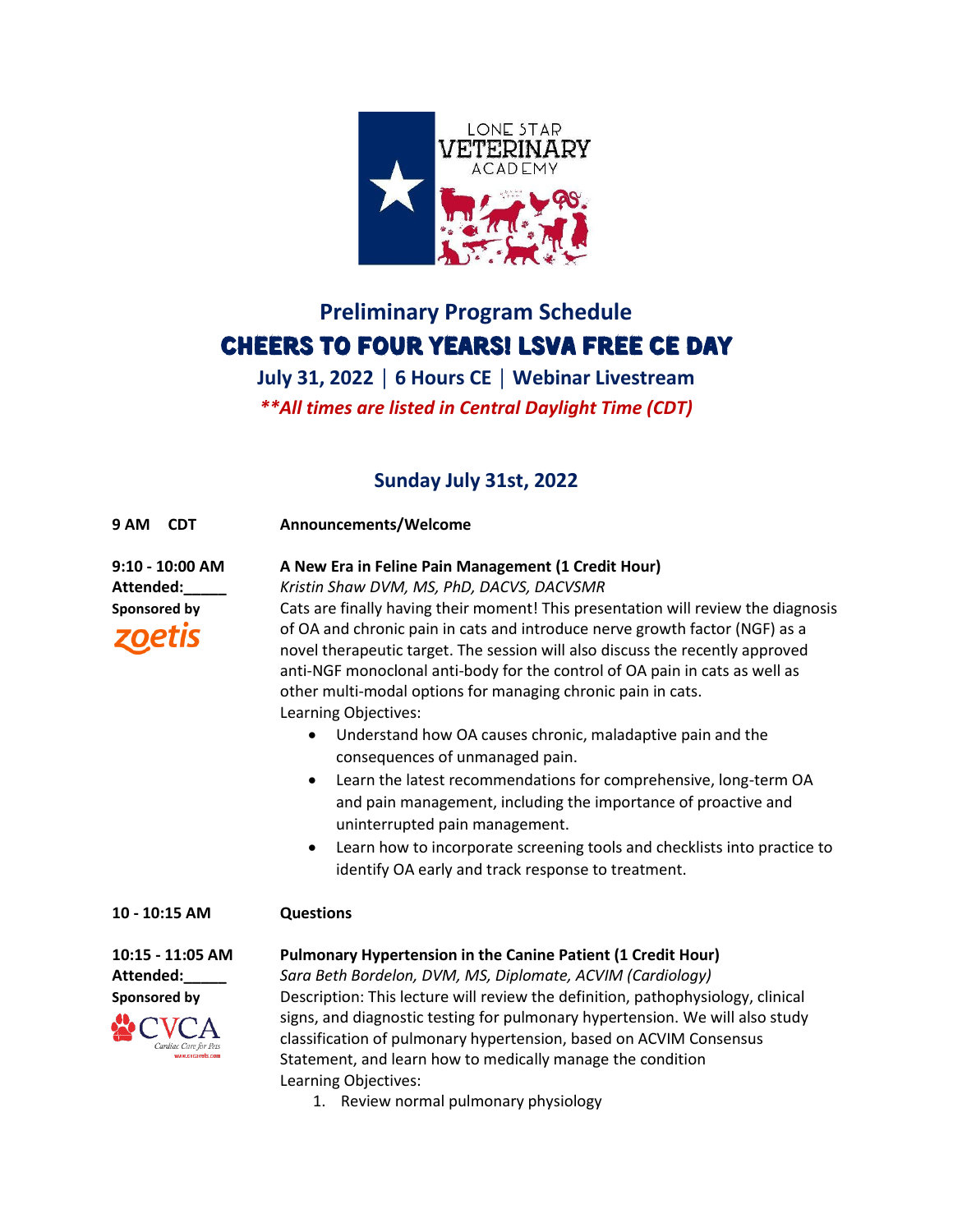- 2. Learn the ACVIM consensus classifications for pulmonary hypertension
- 3. Learn how to diagnose and manage pulmonary hypertension in dogs

| 11:05 - 11:20 AM                                                      | <b>Questions</b>                                                                                                                                                                                                                                                                                                                                                                                                                                                                                                                                                                                                              |
|-----------------------------------------------------------------------|-------------------------------------------------------------------------------------------------------------------------------------------------------------------------------------------------------------------------------------------------------------------------------------------------------------------------------------------------------------------------------------------------------------------------------------------------------------------------------------------------------------------------------------------------------------------------------------------------------------------------------|
| 11:20 - 11:30 AM                                                      | <b>Break</b>                                                                                                                                                                                                                                                                                                                                                                                                                                                                                                                                                                                                                  |
| 11:30 AM - 12:20 PM<br>Attended:<br>Sponsored by<br>Lakefield         | Anaphylaxis: An Evidence Based Approach (1 Credit Hour)<br>Katie Rhue, DVM, DACVECC<br>This presentation will review the pathophysiology related to anaphylaxis in dogs<br>and cats as well as the evidence behind the currently recommended treatments<br>for this condition.<br>Learning Objectives<br>1. To familiarize attendees with the physiology behind anaphylaxis in<br>the dog and cat.<br>2. To review the most common causes of anaphylaxis in dogs and cats<br>3. Review of the diagnosis of anaphylaxis<br>4. Review commonly recommended treatments and the evidence<br>available to support<br>treatment use |
| 12:20 - 12:35 PM                                                      | <b>Questions</b>                                                                                                                                                                                                                                                                                                                                                                                                                                                                                                                                                                                                              |
| 12:35 - 1:15 PM                                                       | <b>Lunch Break</b>                                                                                                                                                                                                                                                                                                                                                                                                                                                                                                                                                                                                            |
| $1:15 - 2:05$ PM<br>Attended:<br>Sponsored by<br>$\mathbb{R}$ ANIVIVE | <b>Systemic Fungal Diseases in Dogs and Cats (1 Credit Hour)</b><br>David Stewart Bruyette, DVM, DACVIM<br>Systemic fungal diseases cause significant morbidity and mortality in dogs and<br>cats. In this presentation the participant will learn about the more common<br>organisms causing systemic disease (Histoplasma capsulatum, Blastomyces<br>dermatitidis, and Coccidioides sp.) including their biology, clinical disease<br>manifestations, diagnosis, differentials, and treatment as well as promising work<br>towards development of a preventive vaccine.                                                     |
| 2:05 - 2:20 PM                                                        | <b>Questions</b>                                                                                                                                                                                                                                                                                                                                                                                                                                                                                                                                                                                                              |
| 2:20 - 2:35 PM<br>THE VETS                                            | <b>Meet The Vets</b><br>Get to know The Vets, a veterinary house-call service offering shorter work<br>hours, better quality of life, and an easier path to low-stress visits for you, your<br>patients, and your clients.                                                                                                                                                                                                                                                                                                                                                                                                    |
| 2:35 - 2:45 PM                                                        | <b>Break</b>                                                                                                                                                                                                                                                                                                                                                                                                                                                                                                                                                                                                                  |
| 2:45 - 3:35 PM<br>Attended:<br>Sponsored by<br><i><b>Nirbac</b></i>   | Canine Atopic Dermatitis: What's New in Treatment Approaches? (1 Credit<br>Hour)<br>Frane Banovic, DVM, PhD, DECVD<br>Canine atopic dermatitis (CAD) is a common skin disorder in small-animal<br>practice and is defined as a hereditary predisposition to develop pruritic                                                                                                                                                                                                                                                                                                                                                  |